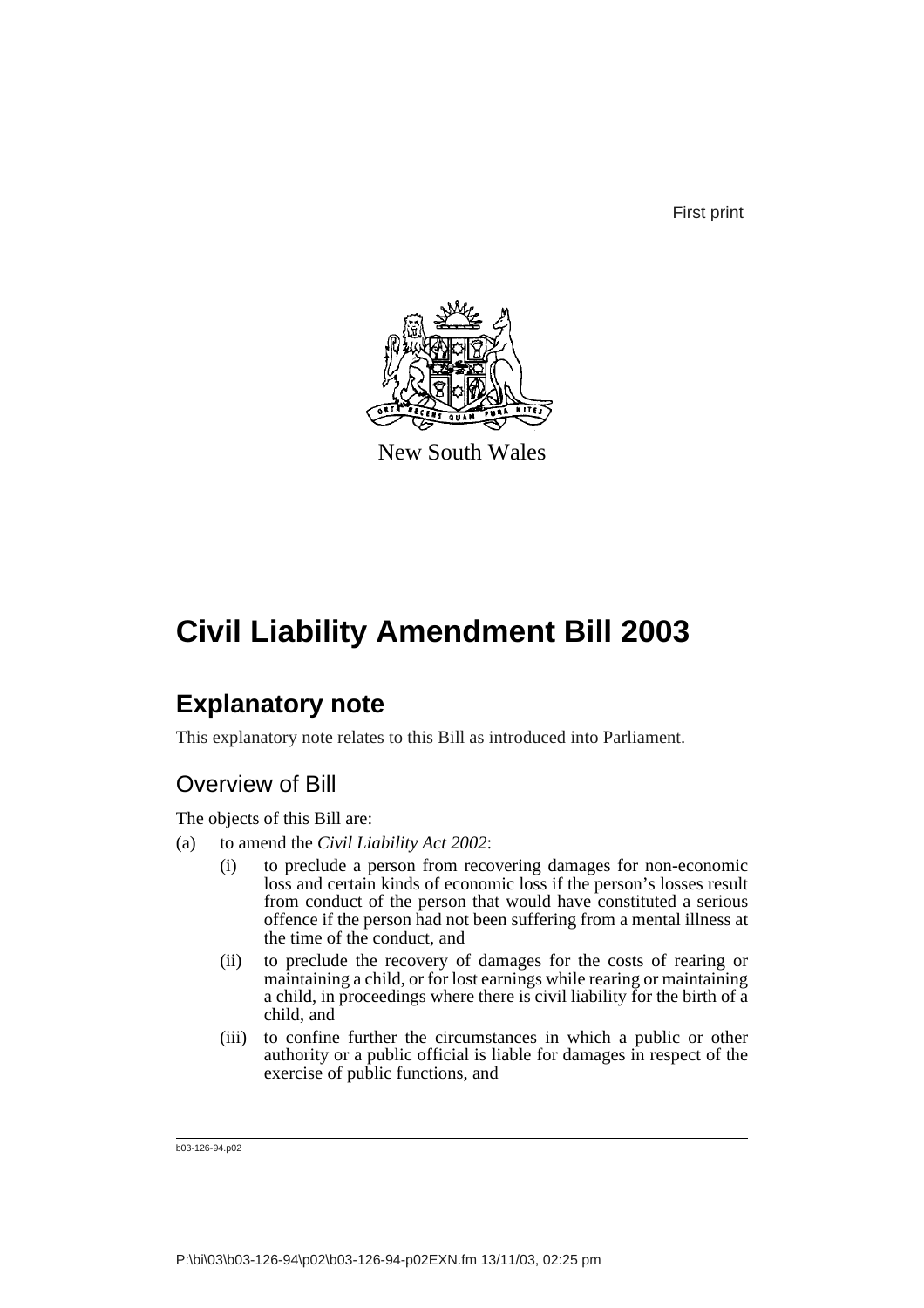Explanatory note

- (iv) to exclude the civil liability of a person who acts in self-defence if it is in response to conduct of another person that would have been unlawful if that other person had not been suffering from a mental illness, and
- (v) to confirm that any provision of the Act that excludes or limits the civil liability of a person for a tort also operates to exclude or limit the vicarious liability of another person for that tort, and
- (vi) to make further provision with respect to proportionate liability, and
- (b) to amend the *Mental Health Act 1990* to provide that a police officer or health care professional who, in good faith, exercises a function that is conferred or imposed on that person by or under that Act is excluded from personal civil liability for the exercise of that function.

## Outline of provisions

**Clause 1** sets out the name (also called the short title) of the proposed Act.

**Clause 2** provides for the commencement of the proposed Act on a day or days to be appointed by proclamation.

**Clause 3** is a formal provision that gives effect to the amendments to the *Civil Liability Act 2002* set out in Schedules 1–3.

**Clause 4** is a formal provision that gives effect to the amendment to the *Mental Health Act 1990* set out in Schedule 4.

#### **Schedule 1 Amendments to Civil Liability Act 2002 concerning public authorities, criminals, mentally ill persons and childbirth**

**Schedule 1 [1]** amends the definition of *public or other authority* in Part 5 (Liability of public and other authorities) of the *Civil Liability Act 2002* to include any person having public official functions or acting in a public official capacity (whether or not employed as a public official), but only in relation to the exercise of the person's public official functions. The amended definition will include, for example, a medical practitioner who is authorised to detain mentally ill persons under the *Mental Health Act 1990*.

**Schedule 1 [2]** inserts a new section 43A in the Act to provide that the exercise of, or the failure to exercise, a special statutory power by a public or other authority does not give rise to civil liability unless the conduct was in the circumstances so unreasonable that no authority having the special statutory powers of the authority in question could properly consider the conduct to be a

Explanatory note page 2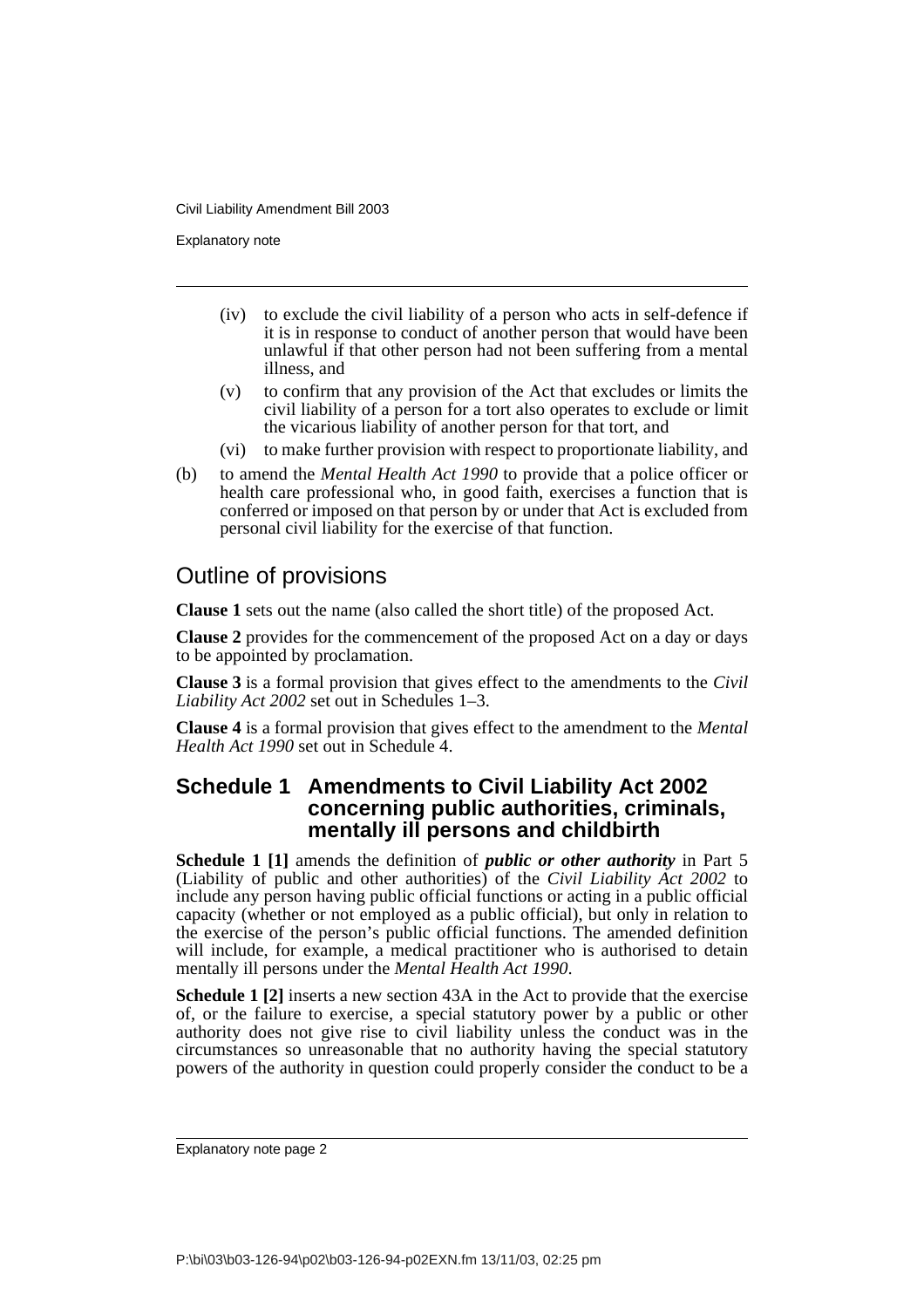Explanatory note

reasonable exercise of its powers. A *special statutory power* is a power that is conferred by or under a statute and that is of a kind that persons generally are not authorised to exercise without specific statutory authority.

**Schedule 1 [3]** amends section 52 of the Act to provide that self-defence in response to the conduct of another person that would have been unlawful if that other person had not been suffering from a mental illness at the time may operate as a defence to a civil action.

**Schedule 1 [4]** amends section 54 of the Act to clarify the circumstances in which the conduct of a criminal will preclude the criminal from recovering damages for that conduct.

Currently, section 54 provides that a court cannot award damages if the person whose death, injury or damage is the subject of the proceedings was, at the time of the incident that resulted in death, injury or damage, engaged in conduct that (on the balance of probabilities) constitutes a serious offence and that conduct contributed materially to the risk of death, injury or damage.

Section 54 (as amended) will preclude a court from awarding damages if:

- (a) the death of, or the injury or damage to, the person that is the subject of the proceedings occurred at the time of, or following, conduct of that person that, on the balance of probabilities, constitutes a serious offence, and
- (b) that conduct contributed materially to the death, injury or damage or to the risk of death, injury or damage.

**Schedule 1 [5]** inserts a new section 54A in the Act to limit the damages that may be awarded in respect of civil liability that arises out of the death of, or injury or damage to, a person where:

- (a) that death, injury or damage occurred at the time of, or following, conduct of the person that, on the balance of probabilities, would have constituted a serious offence if the person had not been suffering from a mental illness at the time of the conduct, and
- (b) that conduct contributed materially to the death, injury or damage or to the risk of death, injury or damage.

The new section generally precludes such a person from recovering damages for non-economic loss. It also generally precludes such a person from recovering damages for economic loss for loss of earnings.

**Schedule 1 [6]** inserts a new Part 11 in the Act to prevent, in cases where there is civil liability for the birth of a child, the recovery of damages for the costs associated with rearing or maintaining the child or for loss of earnings while rearing or maintaining the child. The new Part abrogates the right to recover damages for rearing and maintaining a child that was recently confirmed by the

Explanatory note page 3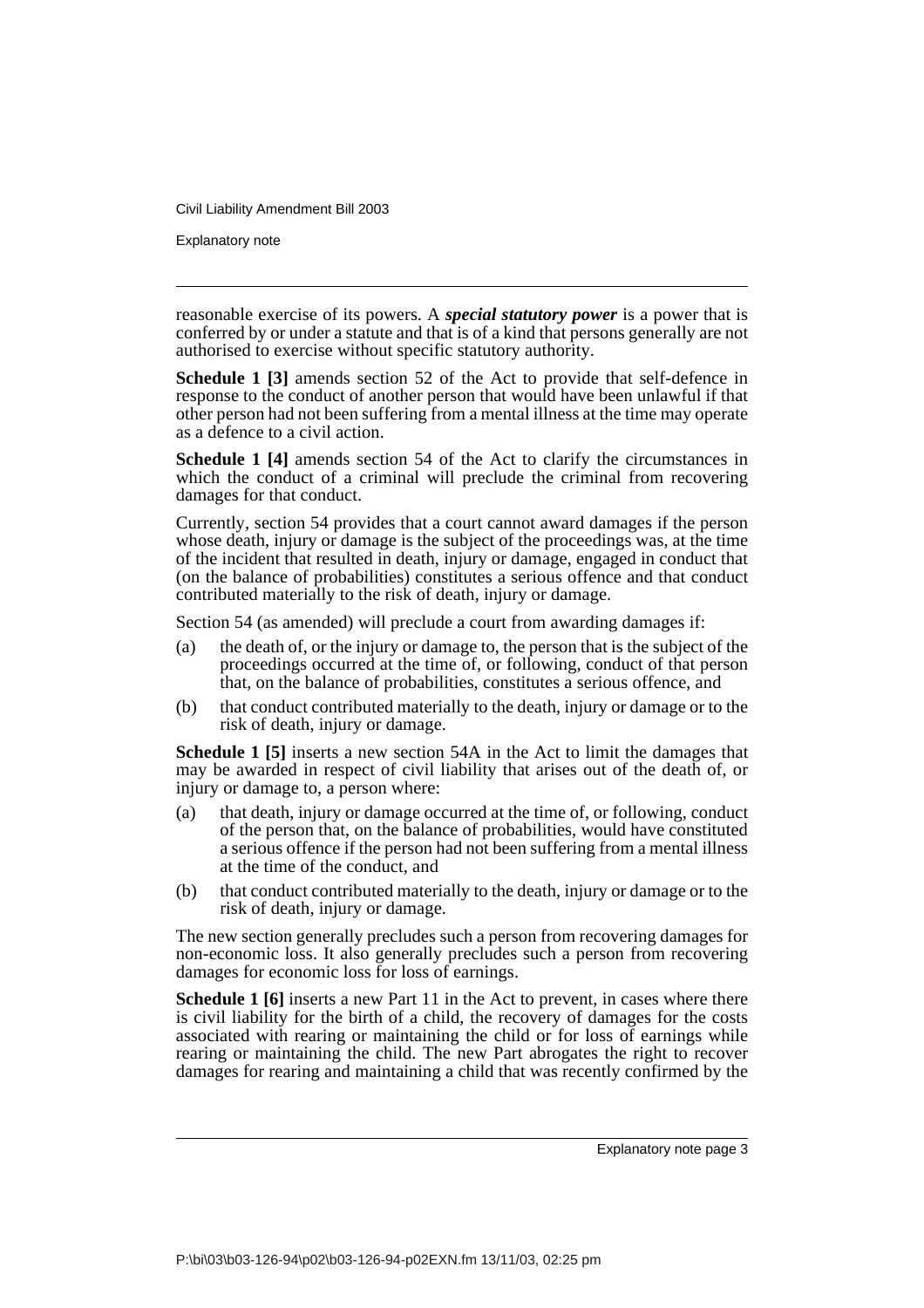Explanatory note

High Court of Australia in *Cattanach v Melchior* [2003] HCA 38 (16 July 2003). However, the new provisions will not affect civil liability for any personal injury sustained by a child pre-natally or during birth as a result of the conduct of another person. Also, the new provisions will not preclude the recovery of any additional costs associated with rearing or maintaining a child with a disability that arise because of the disability.

### **Schedule 2 Amendments to Civil Liability Act 2002 concerning proportionate liability**

Schedule 1 [5] to the *Civil Liability Amendment (Personal Responsibility) Act 2002* is to insert a new Part 4 (Proportionate liability) in the *Civil Liability Act 2002*. Schedule 1 [5] has not been commenced to the extent that it inserts Part 4. **Schedule 2** makes amendments to proposed Part 4 as part of the process of refining the operation of the proportionate liability provisions currently being undertaken by the States, the Territories and the Commonwealth.

**Schedule 2 [1]** amends proposed section 34 of the *Civil Liability Act 2002* to redefine the concept of an apportionable claim for the purposes of proposed Part 4. The new rules for determining the proportionate liability of concurrent wrongdoers will only apply to apportionable claims. An *apportionable claim* will be:

- (a) a claim for economic loss or damage to property in an action for damages (whether in contract, tort or otherwise) arising from a failure to take reasonable care, or
- (b) a claim for economic loss or damage to property in an action for damages under the *Fair Trading Act 1987* for a contravention of section 42 of that Act.

**Schedule 2 [3]** makes a consequential amendment to proposed section 34.

**Schedule 2 [2]** amends proposed section 34 of the Act to provide that there is a single apportionable claim in proceedings in respect of the same loss or damage even if the claim for the loss or damage is based on more than one cause of action.

**Schedule 2 [4]** makes a minor amendment to the definition of *concurrent wrongdoer* in proposed section 34 of the Act to confirm that persons may be concurrent wrongdoers even if they acted in concert to cause the damage or loss that is the subject of an apportionable claim.

**Schedule 2 [6]** inserts a new section 34A to make it clear that certain concurrent wrongdoers in proceedings involving an apportionable claim will not have their liability limited by the new apportionment provisions. The concurrent wrongdoers who will be excluded are:

Explanatory note page 4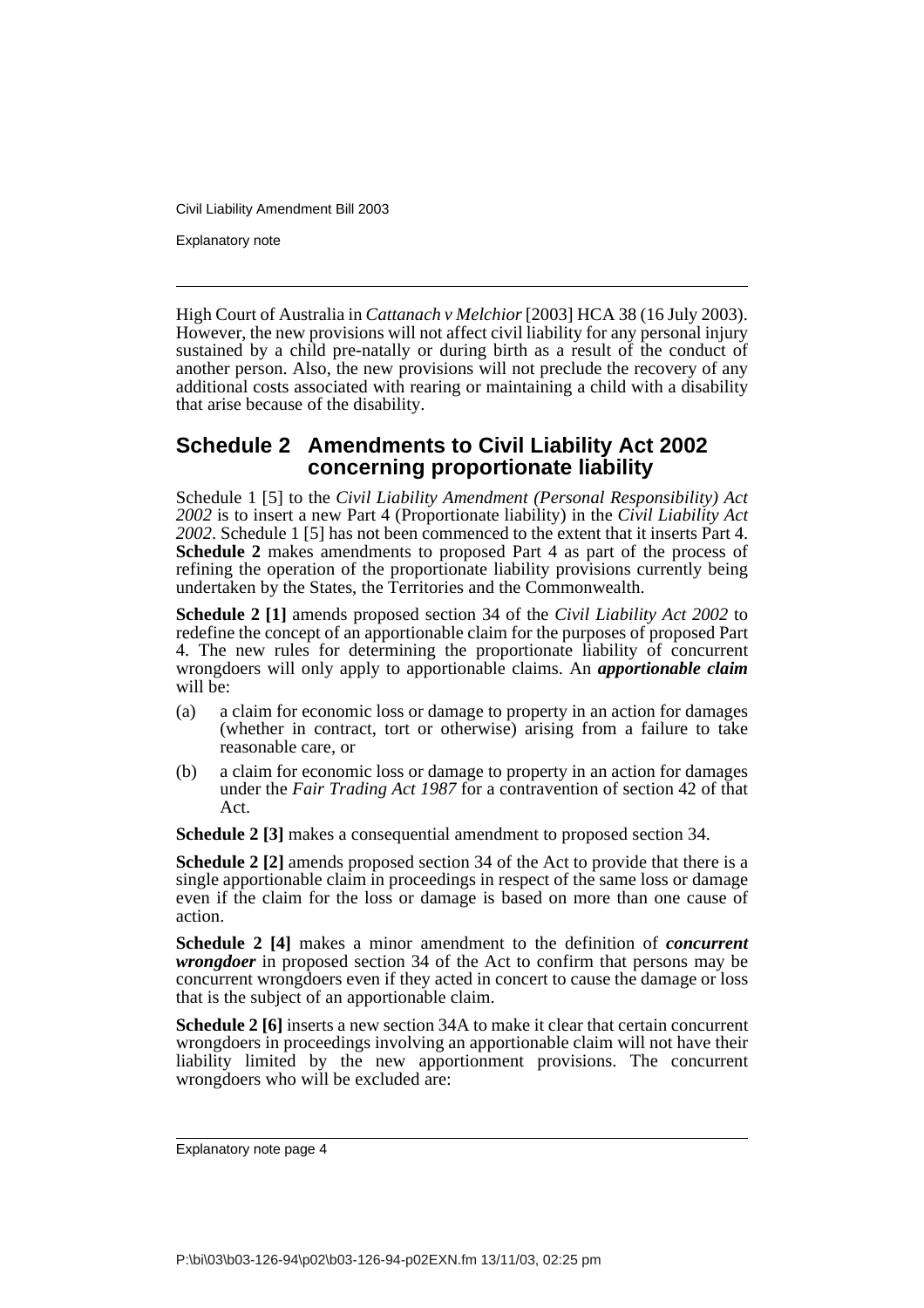Explanatory note

- (a) concurrent wrongdoers who intended to cause the economic loss or damage to property that is the subject of the claim, and
- (b) concurrent wrongdoers who fraudulently caused the economic loss or damage to property that is the subject of the claim, and
- (c) concurrent wrongdoers whose civil liability was otherwise of a kind excluded from the operation of proposed Part 4 by section 3B.

The new section will ensure that such excluded concurrent wrongdoers will have their liability determined in accordance with any relevant legal rules (apart from those in proposed Part 4). However, the liability of any other non-excluded concurrent wrongdoer will continue to be limited by the apportionment provisions. **Schedule 2** [5] makes a consequential amendment to proposed section 34.

**Schedule 2 [7]** inserts a new section 35A in the Act to enable a court to award costs against a defendant in proceedings involving proportionate liability if the defendant fails to notify the plaintiff of the identity of any other concurrent wrongdoers of which the defendant ought to be aware and as a result causes the plaintiff to incur unnecessary costs.

### **Schedule 3 Other amendments to Civil Liability Act 2002**

**Schedule 3 [1]** inserts a new section 3C in the *Civil Liability Act 2002* to confirm that any provision of the Act that excludes or limits the civil liability of a person for a tort also operates to exclude or limit the vicarious liability of another person for that tort.

**Schedule 3 [2]–[4]** make consequential amendments to Part 5 of the Act to maintain consistency of terminology with proposed section 43A to be inserted by Schedule 1 to the proposed Act.

**Schedule 3 [5]** amends Schedule 1 to the Act to enable the making of savings and transitional regulations consequent on the enactment of the proposed amendments to the Act.

**Schedule 3 [6]** inserts transitional provisions in Schedule 1 to the Act consequential on the enactment of the amendments made by Schedules 1 and 2 to the proposed Act.

In particular, the amendments made by Schedule 2 to the proposed Act relating to proportionate liability will extend to liability arising before the commencement of proposed Part 4 of the *Civil Liability Act 2002* (as amended by the proposed Act), but not to any proceedings commenced before that commencement.

Explanatory note page 5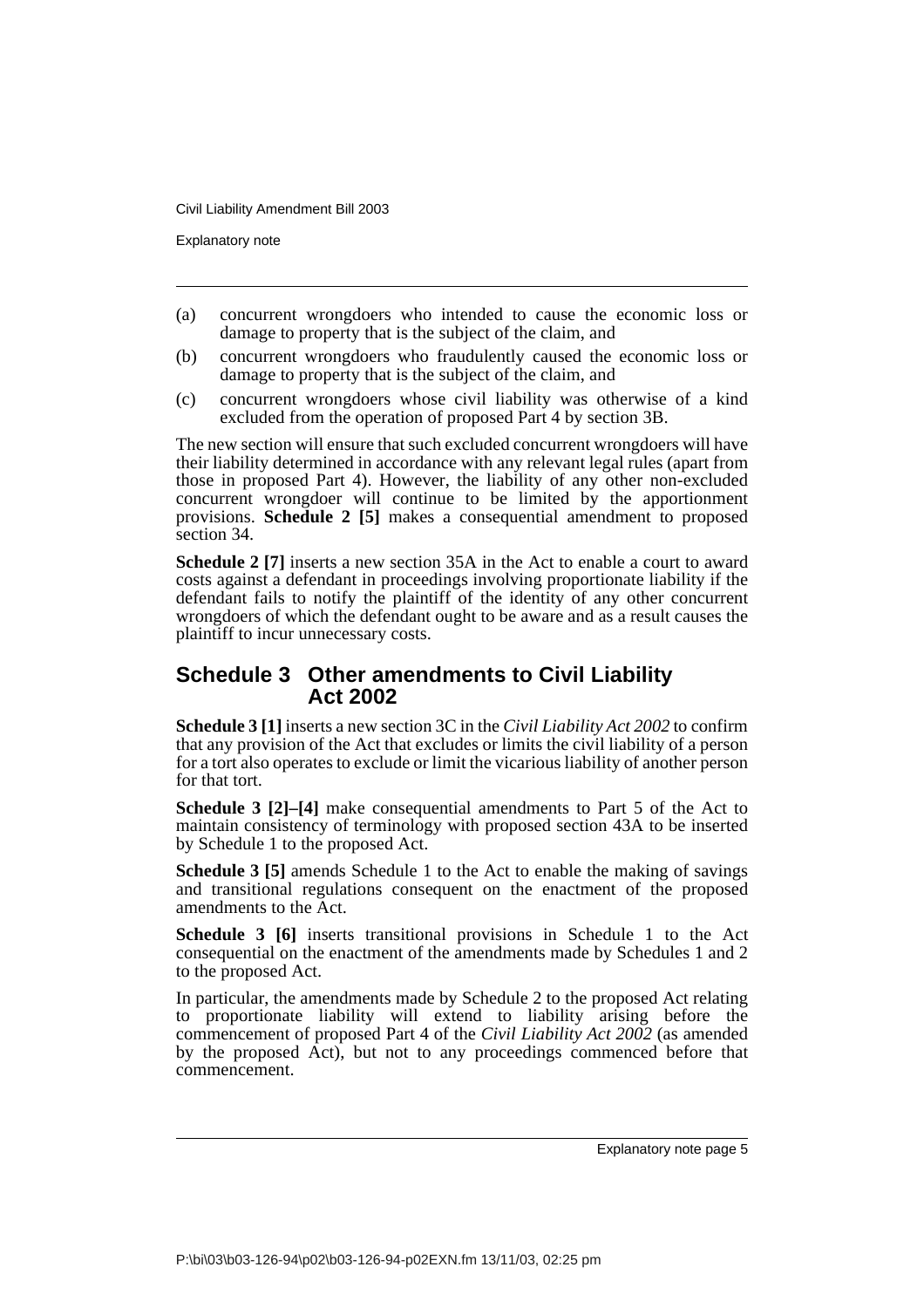Explanatory note

Parts 5 (Liability of public and other authorities) and 7 (Self-defence and recovery by criminals), as amended by the proposed Act, will apply to civil liability whether arising before or after 13 November 2003. The amended Parts will also apply to proceedings commenced before that date. However, those amended Parts will not apply in respect of any decision made by a court before the commencement of the amendments or to any proceedings to which Parts 5 and 7 did not apply immediately before the commencement of those amendments.

Part 11 (as inserted by the proposed Act), which deals with damages for the birth of a child, will apply to civil liability whether arising before or after 13 November 2003, but not to any proceedings commenced before that date.

## **Schedule 4 Amendment of Mental Health Act 1990**

**Schedule 4** substitutes section 294 of the *Mental Health Act 1990* to provide that any police officer or health care professional who, in good faith, exercises a function that is conferred or imposed on that person by or under the Act is not personally liable for any injury or damage caused by the exercise of that function.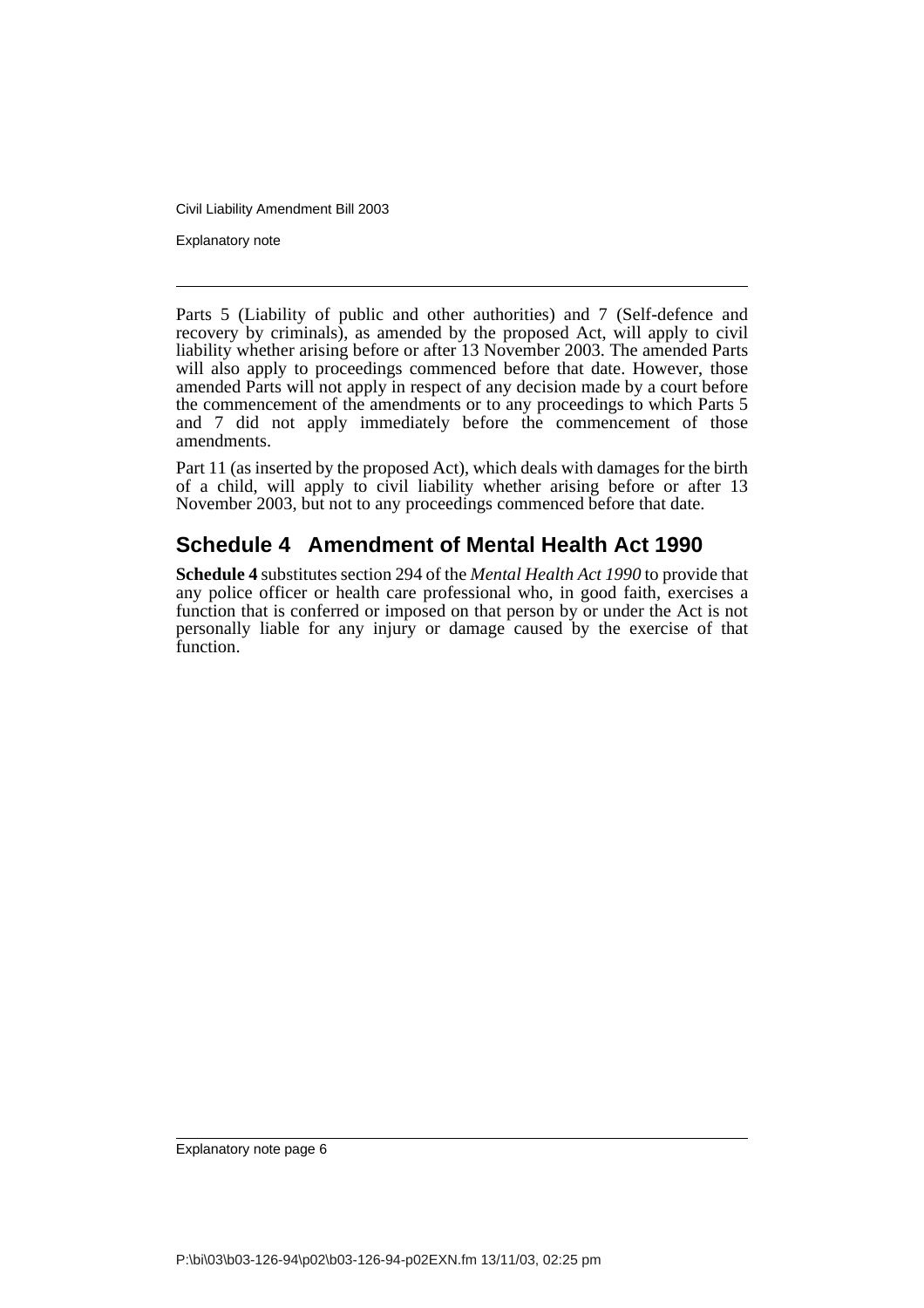First print



New South Wales

# **Civil Liability Amendment Bill 2003**

# **Contents**

|            |                                                                                                                         | Page |
|------------|-------------------------------------------------------------------------------------------------------------------------|------|
|            | Name of Act                                                                                                             |      |
| 2          | Commencement                                                                                                            | 2    |
| 3          | Amendment of Civil Liability Act 2002 No 22                                                                             | 2    |
| 4          | Amendment of Mental Health Act 1990 No 9                                                                                | 2    |
| Schedule 1 | Amendments to Civil Liability Act 2002 concerning public<br>authorities, criminals, mentally ill persons and childbirth | 3    |
| Schedule 2 | Amendments to Civil Liability Act 2002 concerning                                                                       |      |
|            | proportionate liability                                                                                                 |      |
| Schedule 3 | Other amendments to Civil Liability Act 2002                                                                            | 10   |
| Schedule 4 | Amendment of Mental Health Act 1990                                                                                     | 12   |

b03-126-94.p02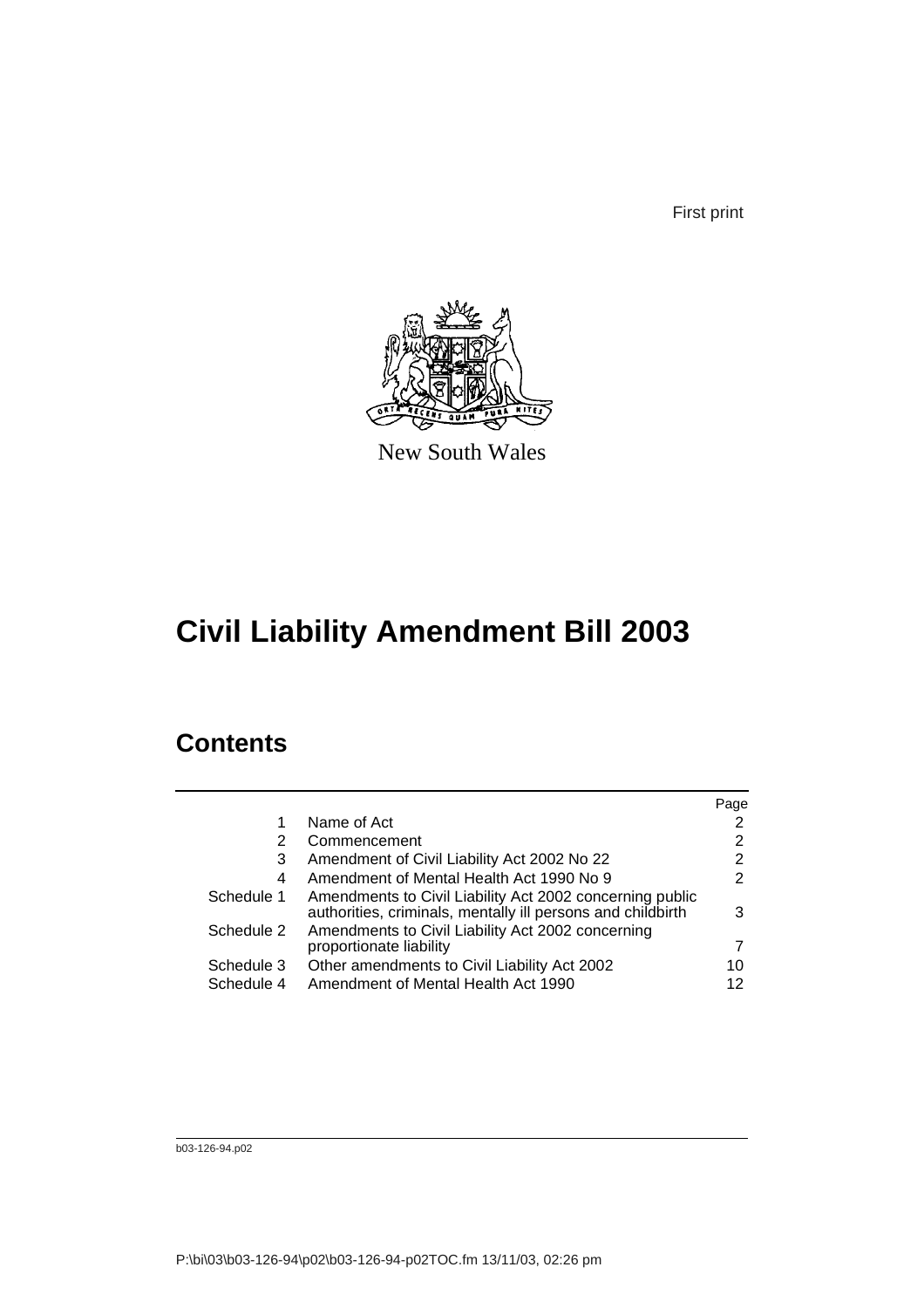**Contents** 

Page

Contents page 2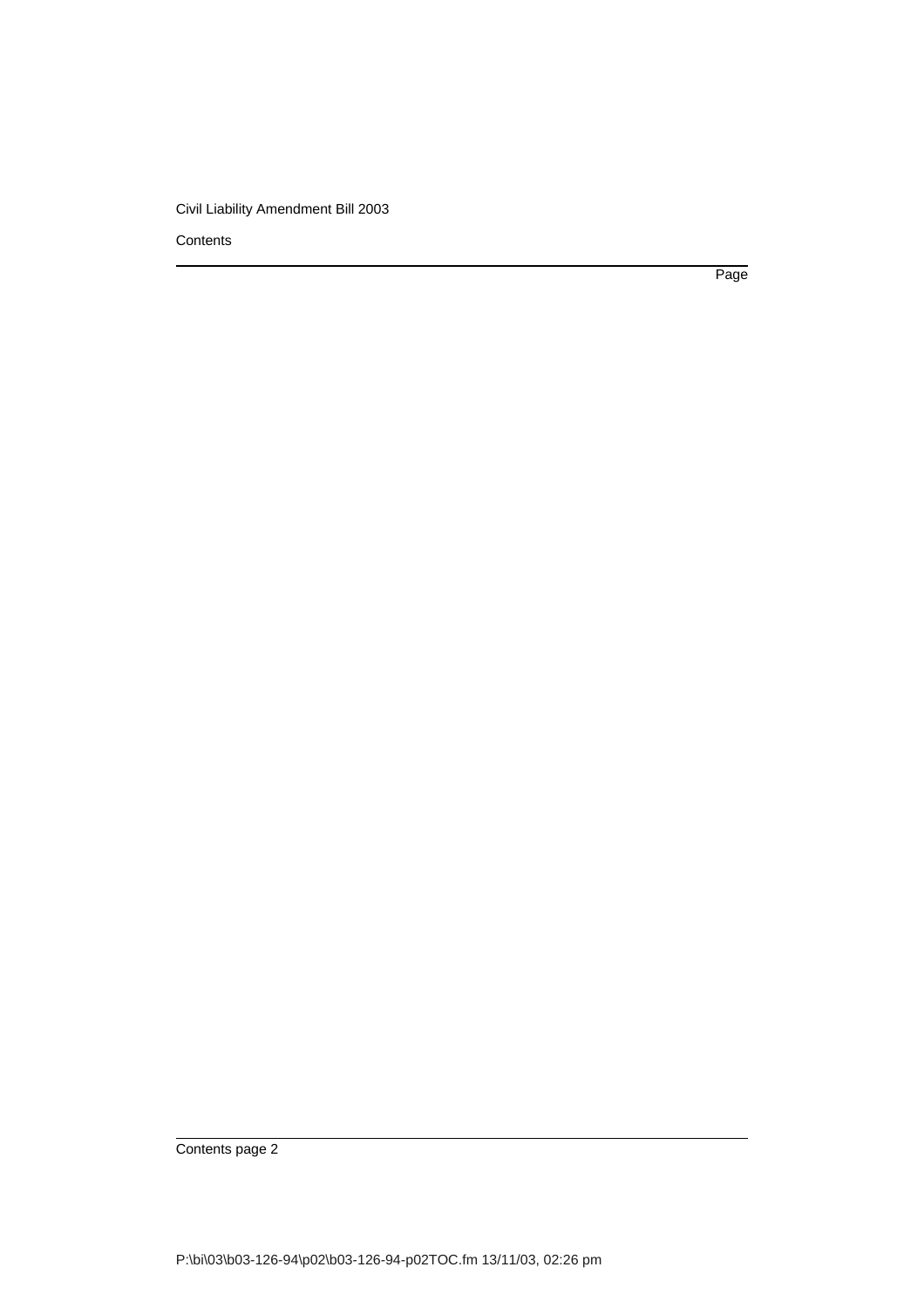

New South Wales

# **Civil Liability Amendment Bill 2003**

No , 2003

#### **A Bill for**

An Act to amend the *Civil Liability Act 2002* with respect to the civil liability of public authorities and officials and for the birth of a child, the recovery of damages by criminals and mentally ill persons, self-defence and proportionate liability; to amend the *Mental Health Act 1990* to exclude civil liability for certain functions exercised under that Act; and for other purposes.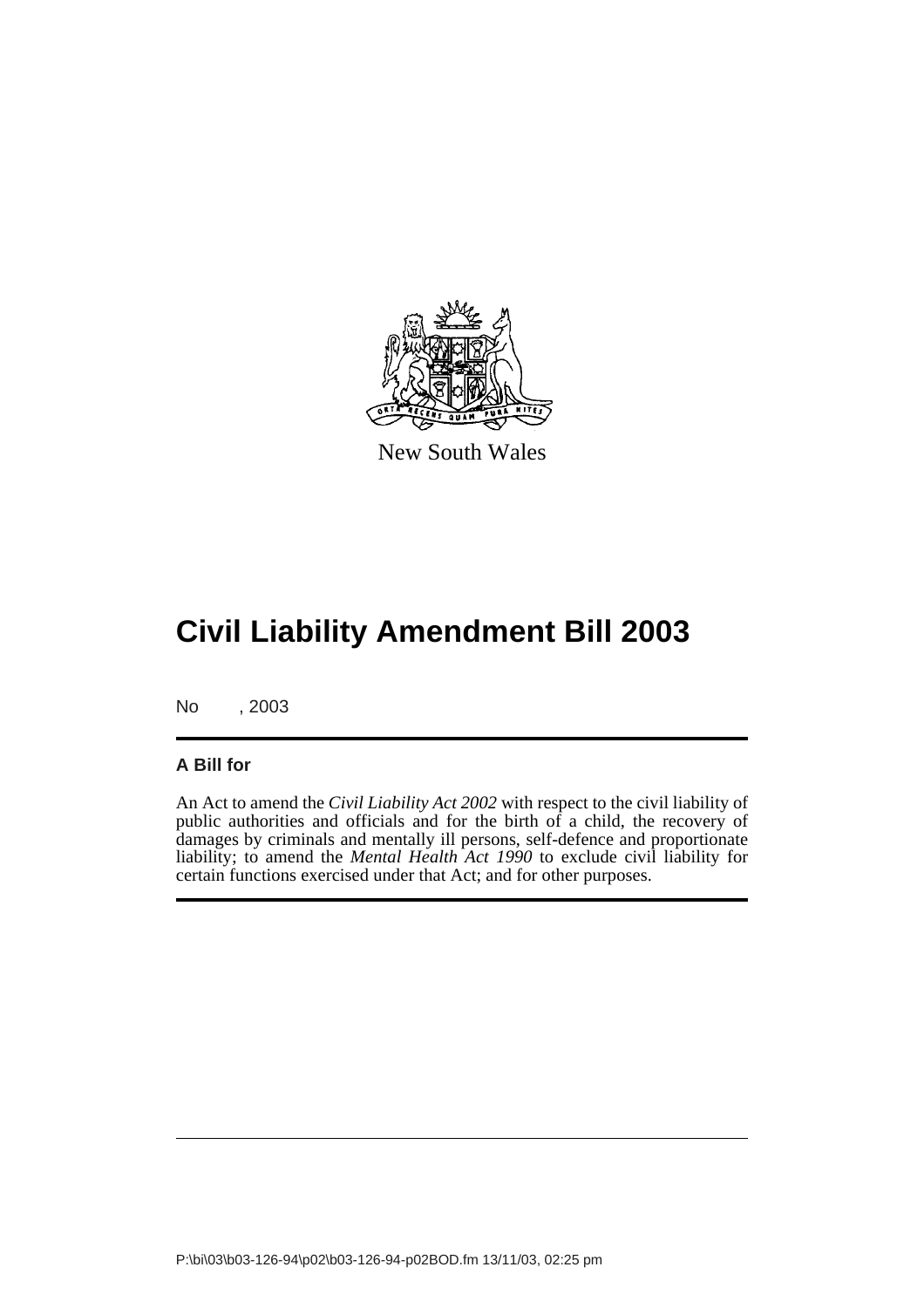<span id="page-9-3"></span><span id="page-9-2"></span><span id="page-9-1"></span><span id="page-9-0"></span>

|             | The Legislature of New South Wales enacts:                                     |        |
|-------------|--------------------------------------------------------------------------------|--------|
| 1           | Name of Act                                                                    | 2      |
|             | This Act is the <i>Civil Liability Amendment Act 2003</i> .                    | 3      |
| $\mathbf 2$ | <b>Commencement</b>                                                            | 4      |
|             | This Act commences on a day or days to be appointed by<br>proclamation.        | 5<br>6 |
| 3           | Amendment of Civil Liability Act 2002 No 22                                    | 7      |
|             | The <i>Civil Liability Act 2002</i> is amended as set out in Schedules $1-3$ . | 8      |
| 4           | Amendment of Mental Health Act 1990 No 9                                       | 9      |
|             | The <i>Mental Health Act 1990</i> is amended as set out in Schedule 4.         | 10     |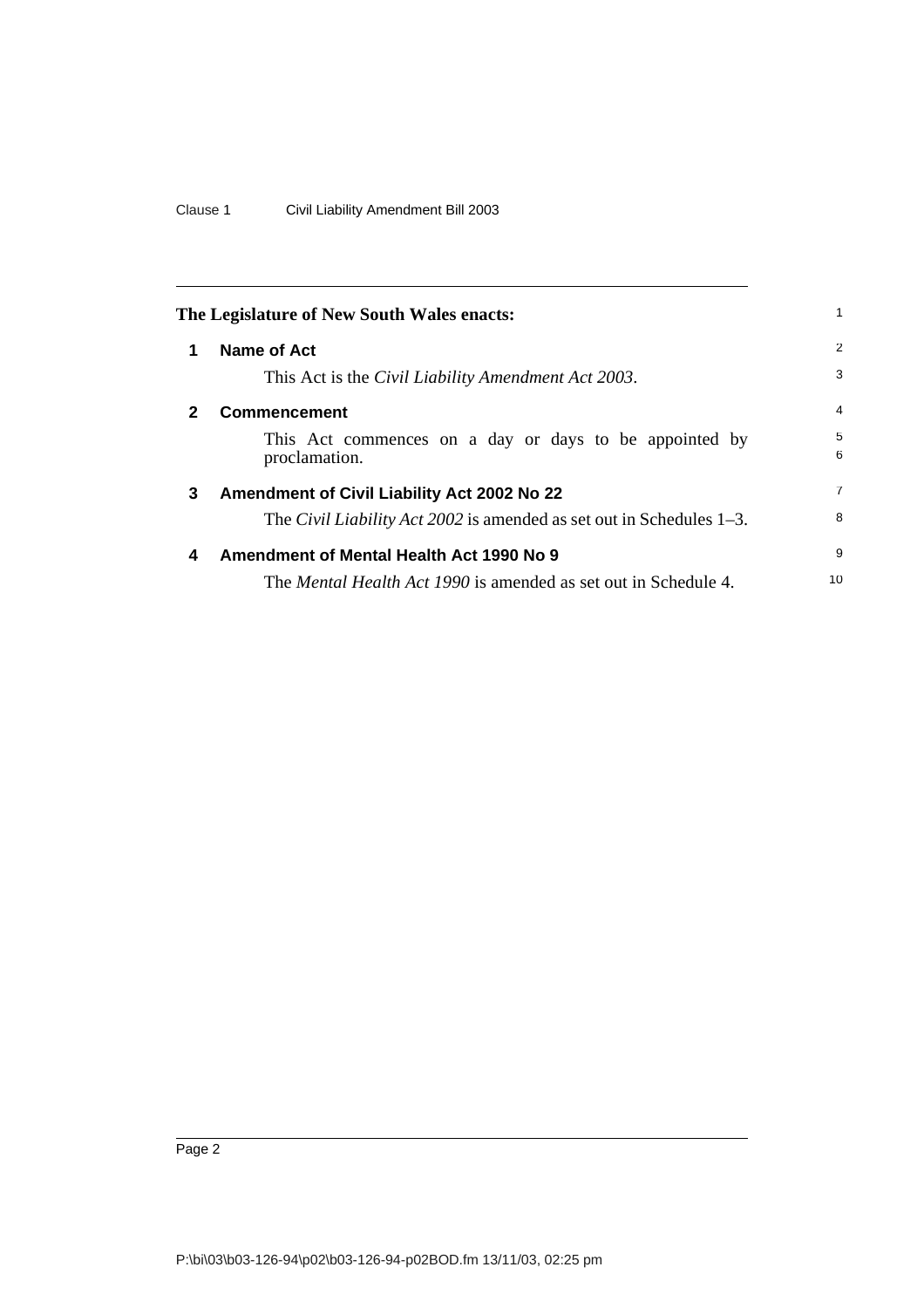Schedule 1 Amendments to Civil Liability Act 2002 concerning public authorities, criminals, mentally ill persons and childbirth

### <span id="page-10-0"></span>**Schedule 1 Amendments to Civil Liability Act 2002 concerning public authorities, criminals, mentally ill persons and childbirth**

(Section 3)

| [1] | <b>Section 41 Definitions</b> |                    |                          |                                                                                                                                                                                                                                                                                                                                                                                                                                                       | 5 |                                        |
|-----|-------------------------------|--------------------|--------------------------|-------------------------------------------------------------------------------------------------------------------------------------------------------------------------------------------------------------------------------------------------------------------------------------------------------------------------------------------------------------------------------------------------------------------------------------------------------|---|----------------------------------------|
|     |                               |                    |                          | Insert after paragraph (e) of the definition of <i>public or other authority</i> :                                                                                                                                                                                                                                                                                                                                                                    |   | 6                                      |
|     |                               |                    | (e1)                     | any person having public official functions or acting in<br>a public official capacity (whether or not employed as a<br>public official), but only in relation to the exercise of<br>the person's public official functions, or                                                                                                                                                                                                                       |   | $\overline{7}$<br>8<br>9<br>10         |
| [2] |                               | <b>Section 43A</b> |                          |                                                                                                                                                                                                                                                                                                                                                                                                                                                       |   | 11                                     |
|     |                               |                    | Insert after section 43: |                                                                                                                                                                                                                                                                                                                                                                                                                                                       |   | 12                                     |
|     | 43A                           |                    |                          | Proceedings against public or other authorities for the<br>exercise of special statutory powers                                                                                                                                                                                                                                                                                                                                                       |   | 13<br>14                               |
|     |                               | (1)                |                          | This section applies to proceedings for civil liability to which<br>this Part applies to the extent that the liability is based on a<br>public or other authority's exercise of, or failure to exercise, a<br>special statutory power conferred on the authority.                                                                                                                                                                                     |   | 15<br>16<br>17<br>18                   |
|     |                               | (2)                |                          | A <i>special statutory power</i> is a power:                                                                                                                                                                                                                                                                                                                                                                                                          |   | 19                                     |
|     |                               |                    | (a)<br>(b)<br>authority. | that is conferred by or under a statute, and<br>that is of a kind that persons generally are not<br>authorised to exercise without specific statutory                                                                                                                                                                                                                                                                                                 |   | 20<br>21<br>22<br>23                   |
|     |                               | (3)                |                          | For the purposes of any such proceedings, any act or omission<br>involving an exercise of, or failure to exercise, a special<br>statutory power does not give rise to civil liability unless the<br>act or omission was in the circumstances so unreasonable that<br>no authority having the special statutory power in question<br>could properly consider the act or omission to be a reasonable<br>exercise of, or failure to exercise, its power. |   | 24<br>25<br>26<br>27<br>28<br>29<br>30 |
|     |                               | (4)                |                          | In the case of a special statutory power of a public or other<br>authority to prohibit or regulate an activity, this section<br>applies in addition to section 44.                                                                                                                                                                                                                                                                                    |   | 31<br>32<br>33                         |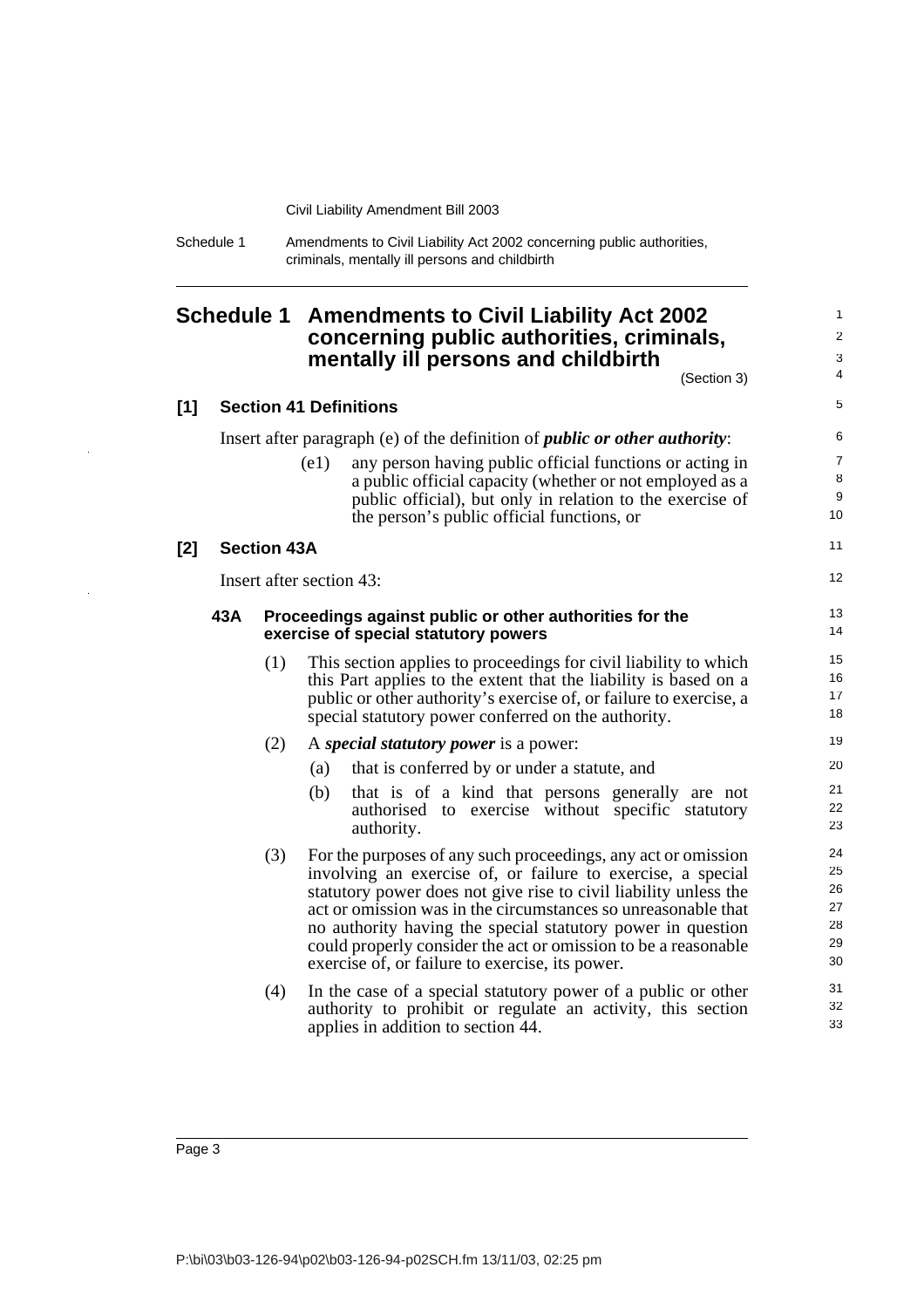Schedule 1 Amendments to Civil Liability Act 2002 concerning public authorities, criminals, mentally ill persons and childbirth

| [3] |                          |                    |     | Section 52 No civil liability for acts in self-defence                                                                                                                                                                                                                           | $\mathbf{1}$                   |  |
|-----|--------------------------|--------------------|-----|----------------------------------------------------------------------------------------------------------------------------------------------------------------------------------------------------------------------------------------------------------------------------------|--------------------------------|--|
|     |                          |                    |     | Omit ", but only if the conduct to which the person was responding was<br>unlawful." from section $52(1)$ .                                                                                                                                                                      | 2<br>3                         |  |
|     |                          | Insert instead:    |     |                                                                                                                                                                                                                                                                                  | 4                              |  |
|     |                          |                    |     | , but only if the conduct to which the person was responding:                                                                                                                                                                                                                    | 5                              |  |
|     |                          |                    | (a) | was unlawful, or                                                                                                                                                                                                                                                                 | 6                              |  |
|     |                          |                    | (b) | would have been unlawful if the other person carrying<br>out the conduct to which the person responds had not<br>been suffering from a mental illness at the time of the<br>conduct.                                                                                             | $\overline{7}$<br>8<br>9<br>10 |  |
| [4] |                          |                    |     | Section 54 Criminals not to be awarded damages                                                                                                                                                                                                                                   | 11                             |  |
|     |                          |                    |     | Omit section 54 $(1)$ (a) and (b). Insert instead:                                                                                                                                                                                                                               | 12                             |  |
|     |                          |                    | (a) | the death of, or the injury or damage to, the person that<br>is the subject of the proceedings occurred at the time of,<br>or following, conduct of that person that, on the balance<br>of probabilities, constitutes a serious offence, and                                     | 13<br>14<br>15<br>16           |  |
|     |                          |                    | (b) | that conduct contributed materially to the death, injury<br>or damage or to the risk of death, injury or damage.                                                                                                                                                                 | 17<br>18                       |  |
| [5] |                          | <b>Section 54A</b> |     |                                                                                                                                                                                                                                                                                  | 19                             |  |
|     | Insert after section 54: |                    |     |                                                                                                                                                                                                                                                                                  |                                |  |
|     | 54A                      |                    |     | Damages limitations if loss results from serious offence<br>committed by mentally ill person                                                                                                                                                                                     | 21<br>22                       |  |
|     |                          | (1)                |     | This section applies to a liability to which this Part applies in<br>circumstances where:                                                                                                                                                                                        | 23<br>24                       |  |
|     |                          |                    | (a) | the liability arises out of the death of, or injury or<br>damage to, a person, and                                                                                                                                                                                               | 25<br>26                       |  |
|     |                          |                    | (b) | that death, injury or damage occurred at the time of, or<br>following, conduct of the person that, on the balance of<br>probabilities, would have constituted a serious offence<br>if the person had not been suffering from a mental<br>illness at the time of the conduct, and | 27<br>28<br>29<br>30<br>31     |  |
|     |                          |                    | (c) | that conduct contributed materially to the death, injury<br>or damage or to the risk of death, injury or damage.                                                                                                                                                                 | 32<br>33                       |  |

l,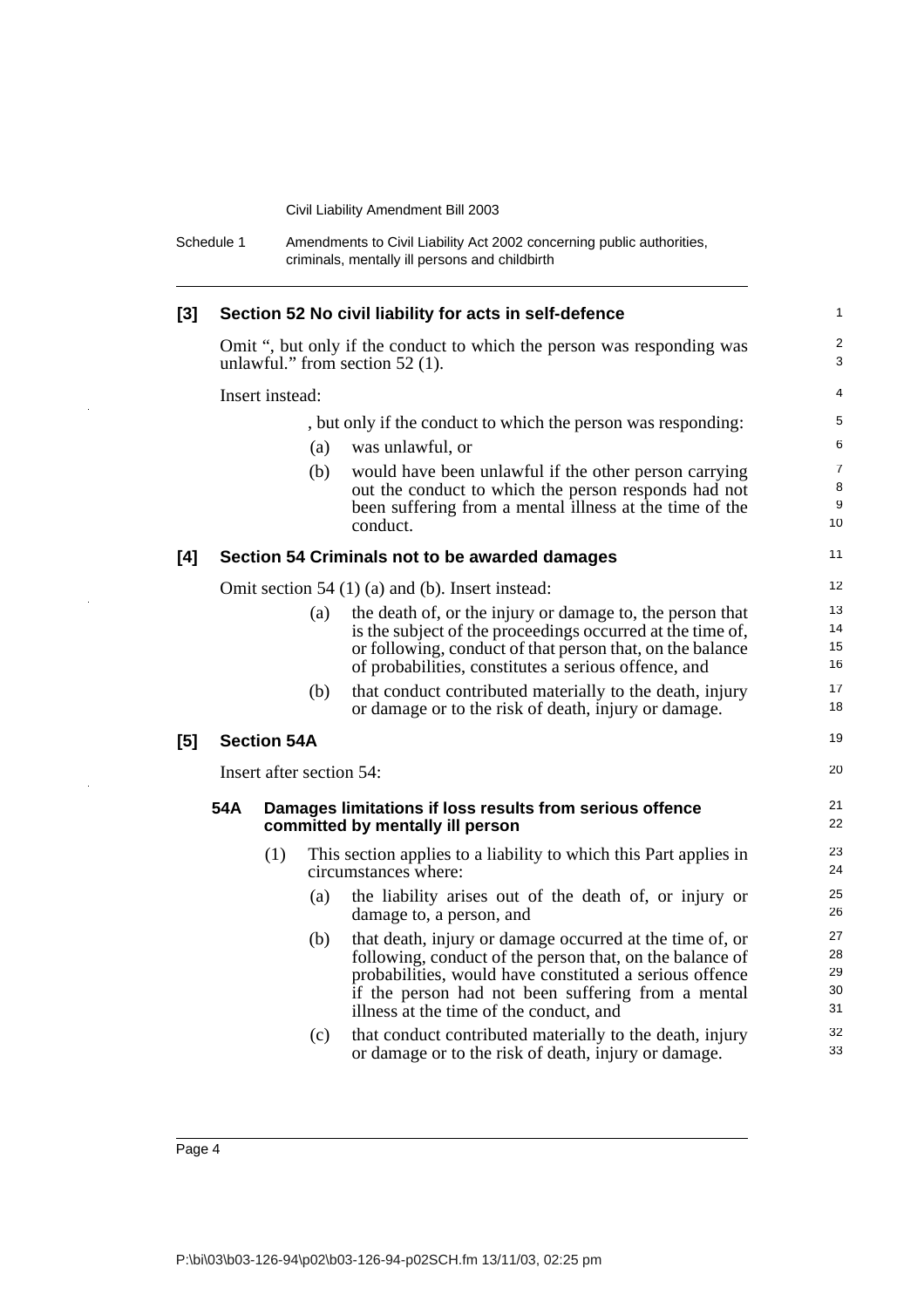Schedule 1 Amendments to Civil Liability Act 2002 concerning public authorities, criminals, mentally ill persons and childbirth

|         | (2)     | If a court awards damages in respect of a liability to which this<br>section applies, the following limitations apply to that award:                                                                                                                                                       | $\mathbf{1}$<br>$\overline{2}$ |
|---------|---------|--------------------------------------------------------------------------------------------------------------------------------------------------------------------------------------------------------------------------------------------------------------------------------------------|--------------------------------|
|         |         | (a)<br>no damages may be awarded for non-economic loss,<br>and                                                                                                                                                                                                                             | 3<br>$\overline{4}$            |
|         |         | no damages for economic loss may be awarded for loss<br>(b)<br>of earnings.                                                                                                                                                                                                                | 5<br>6                         |
|         | (3)     | A serious offence is an offence punishable by imprisonment<br>for 6 months or more.                                                                                                                                                                                                        | $\overline{7}$<br>8            |
|         | (4)     | This section does not apply to an award of damages against a<br>defendant if the conduct of the defendant that caused the<br>death, injury or damage concerned:                                                                                                                            | 9<br>10<br>11                  |
|         |         | (a)<br>constitutes an offence (whether or not a serious<br>offence), or                                                                                                                                                                                                                    | 12<br>13                       |
|         |         | would have constituted an offence (whether or not a<br>(b)<br>serious offence) if the defendant had not been suffering<br>from a mental illness at the time of the conduct.                                                                                                                | 14<br>15<br>16                 |
|         | (5)     | This section operates whether or not a person whose conduct<br>is in issue was acquitted of an offence concerning that conduct<br>by reason of mental illness or was found by a court not to be<br>fit to be tried for an offence concerning that conduct by reason<br>of such an illness. | 17<br>18<br>19<br>20<br>21     |
| Part 11 |         |                                                                                                                                                                                                                                                                                            | 22                             |
|         |         | Insert after Part 10:                                                                                                                                                                                                                                                                      | 23                             |
|         | Part 11 | Damages for the birth of a child                                                                                                                                                                                                                                                           | 24                             |
| 70      |         | <b>Application of Part</b>                                                                                                                                                                                                                                                                 | 25                             |
|         | (1)     | This Part applies to any claim for damages in civil<br>proceedings for the birth of a child, regardless of whether that<br>claim is made in tort, in contract, under statute or otherwise.                                                                                                 | 26<br>27<br>28                 |
|         | (2)     | This Part does not apply to any claim for damages by a child<br>in civil proceedings for personal injury (within the meaning of<br>Part 1A) sustained by the child pre-natally or during birth.                                                                                            | 29<br>30<br>31                 |
|         | (3)     | This Part does not apply to civil liability that is excluded from<br>the operation of this Part by section 3B but, despite that<br>section does apply to liability of the kind referred to in                                                                                              | 32<br>33<br>34                 |

section, does apply to liability of the kind referred to in

35

**[6]** 

section 3B (1) (a).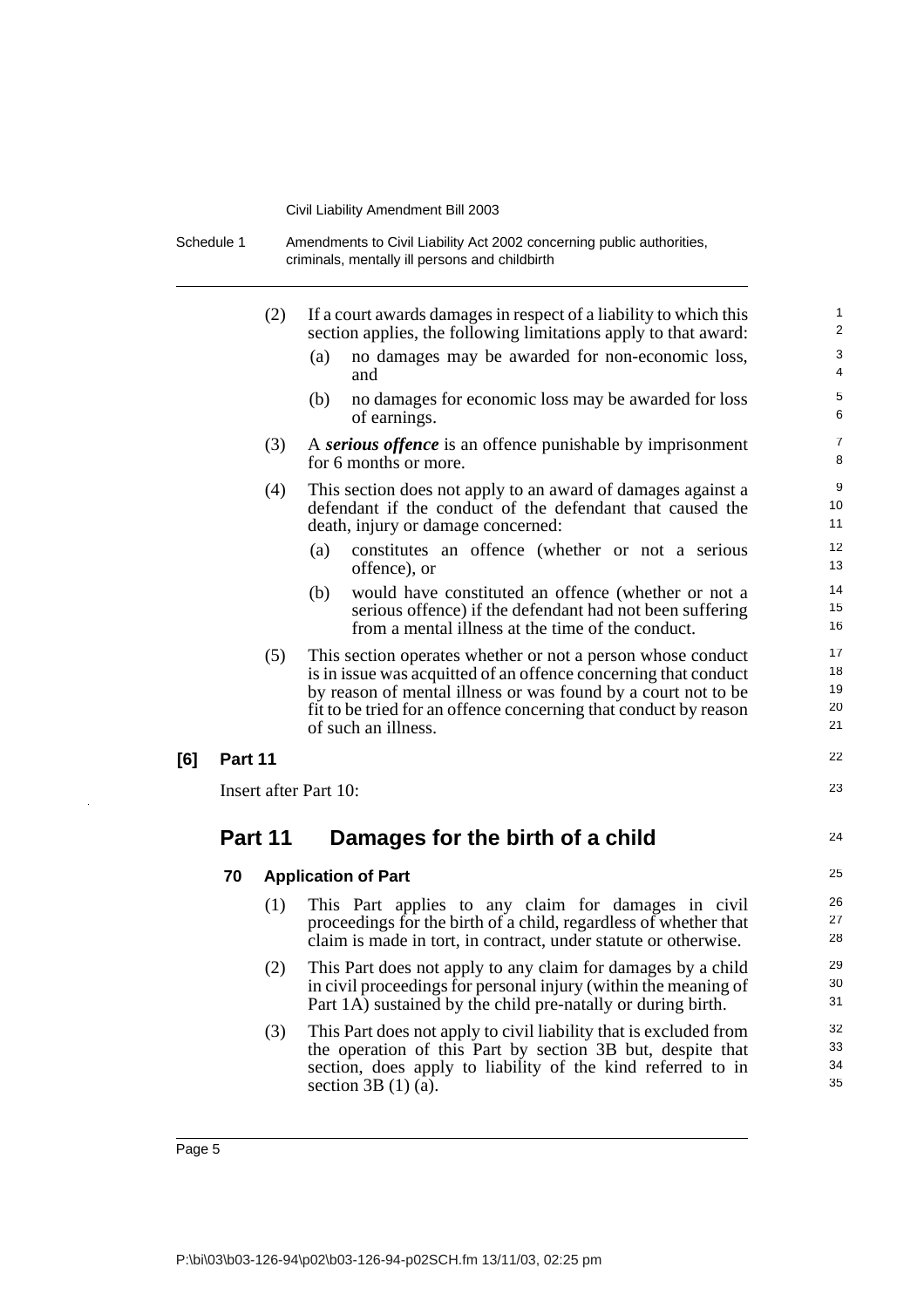Schedule 1 Amendments to Civil Liability Act 2002 concerning public authorities, criminals, mentally ill persons and childbirth

#### **71 Limitation of the award of damages for the birth of a child**

- (1) In any proceedings involving a claim for the birth of a child to which this Part applies, the court cannot award damages for economic loss for:
	- (a) the costs associated with rearing or maintaining the child that the claimant has incurred or will incur in the future, or

- (b) any loss of earnings by the claimant while the claimant rears or maintains the child.
- (2) Subsection (1) (a) does not preclude the recovery of any additional costs associated with rearing or maintaining a child who suffers from a disability that arise by reason of the disability.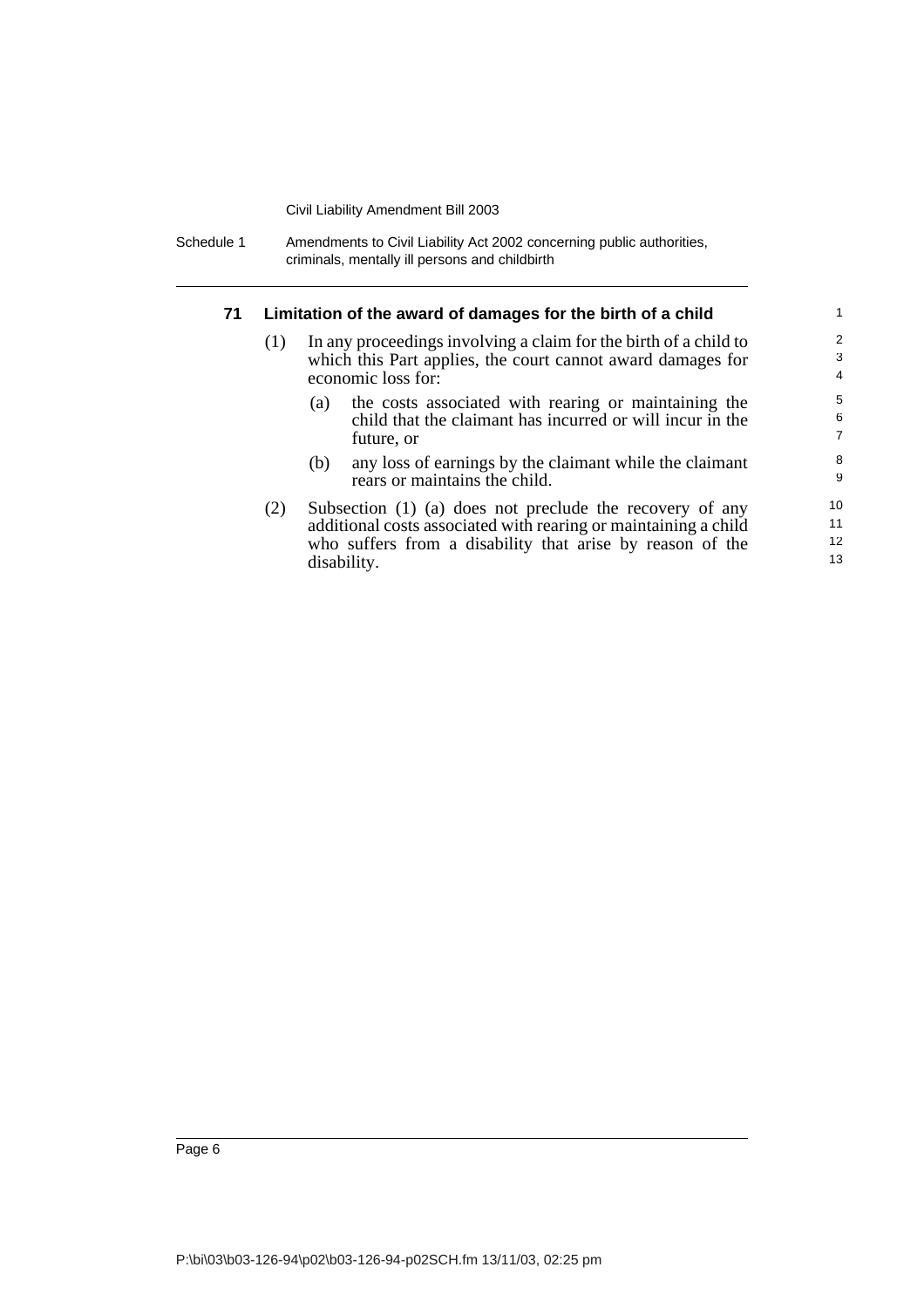Amendments to Civil Liability Act 2002 concerning proportionate liability Schedule 2

### <span id="page-14-0"></span>**Schedule 2 Amendments to Civil Liability Act 2002 concerning proportionate liability**

(Section 3)

25 26

31 32

33

#### **[1] Section 34 Application of Part (as inserted by Schedule 1 [5] to the Civil Liability Amendment (Personal Responsibility) Act 2002 No 92)**

Omit section 34 (1). Insert instead:

- (1) This Part applies to the following claims (*apportionable claims*):
	- (a) a claim for economic loss or damage to property in an action for damages (whether in contract, tort or otherwise) arising from a failure to take reasonable care,
	- (b) a claim for economic loss or damage to property in an action for damages under the *Fair Trading Act 1987* for a contravention of section 42 of that Act.

#### **[2] Section 34 (1A)**

Insert after section 34 (1) (as inserted by Schedule 1 [5] to the *Civil Liability Amendment (Personal Responsibility) Act 2002*):

(1A) For the purposes of this Part, there is a single apportionable claim in proceedings in respect of the same loss or damage even if the claim for the loss or damage is based on more than one cause of action (whether or not of the same or a different kind).

#### **[3] Section 34 (2) (as inserted by Schedule 1 [5] to the Civil Liability Amendment (Personal Responsibility) Act 2002 No 92)**

Omit "A". Insert instead "In this Part, a".

**[4] Section 34 (2) (as inserted by Schedule 1 [5] to the Civil Liability Amendment (Personal Responsibility) Act 2002 No 92)**

Insert "(or act or omission)" after "acts or omissions".

**[5] Section 34 (5) (as inserted by Schedule 1 [5] to the Civil Liability Amendment (Personal Responsibility) Act 2002 No 92)**

Omit the subsection.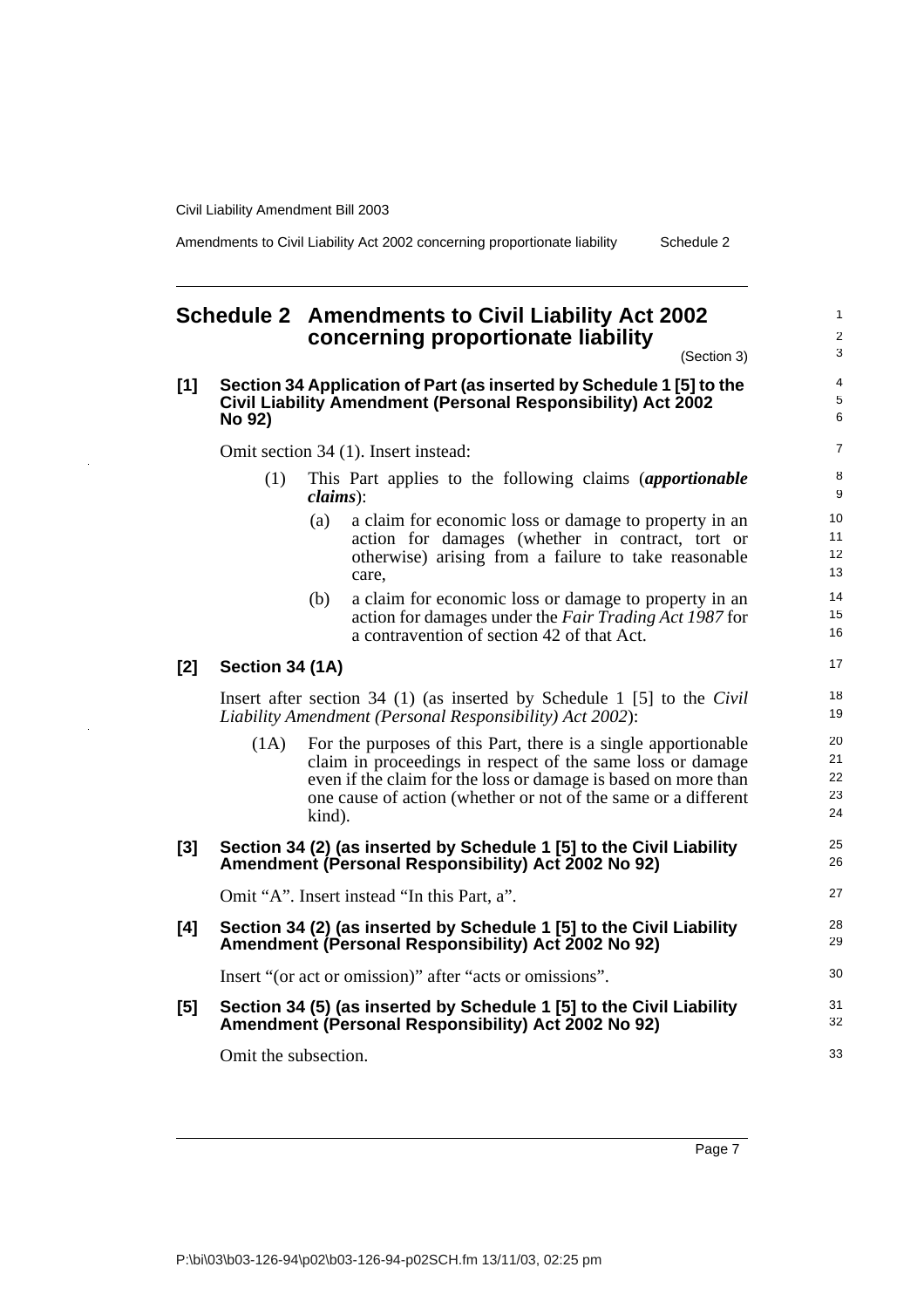Schedule 2 Amendments to Civil Liability Act 2002 concerning proportionate liability

|                                                                                                                                 |     |     |                                                                                                                                                                                                                        | 1                                                                                                                                                                                                                                                                                                                                                                                                                                                                                                                                                                                                                                                                                                                                                                                                             |
|---------------------------------------------------------------------------------------------------------------------------------|-----|-----|------------------------------------------------------------------------------------------------------------------------------------------------------------------------------------------------------------------------|---------------------------------------------------------------------------------------------------------------------------------------------------------------------------------------------------------------------------------------------------------------------------------------------------------------------------------------------------------------------------------------------------------------------------------------------------------------------------------------------------------------------------------------------------------------------------------------------------------------------------------------------------------------------------------------------------------------------------------------------------------------------------------------------------------------|
|                                                                                                                                 |     |     |                                                                                                                                                                                                                        | $\overline{\mathbf{c}}$<br>3                                                                                                                                                                                                                                                                                                                                                                                                                                                                                                                                                                                                                                                                                                                                                                                  |
| 34A                                                                                                                             |     |     |                                                                                                                                                                                                                        | 4<br>5                                                                                                                                                                                                                                                                                                                                                                                                                                                                                                                                                                                                                                                                                                                                                                                                        |
|                                                                                                                                 | (1) |     |                                                                                                                                                                                                                        | 6<br>7<br>8                                                                                                                                                                                                                                                                                                                                                                                                                                                                                                                                                                                                                                                                                                                                                                                                   |
|                                                                                                                                 |     | (a) | the concurrent wrongdoer intended to cause the<br>economic loss or damage to property that is the subject<br>of the claim, or                                                                                          | 9<br>10<br>11                                                                                                                                                                                                                                                                                                                                                                                                                                                                                                                                                                                                                                                                                                                                                                                                 |
|                                                                                                                                 |     | (b) | the concurrent wrongdoer fraudulently caused the<br>economic loss or damage to property that is the subject<br>of the claim, or                                                                                        | 12<br>13<br>14                                                                                                                                                                                                                                                                                                                                                                                                                                                                                                                                                                                                                                                                                                                                                                                                |
|                                                                                                                                 |     | (c) | the civil liability of the concurrent wrongdoer was<br>otherwise of a kind excluded from the operation of this<br>Part by section 3B.                                                                                  | 15<br>16<br>17                                                                                                                                                                                                                                                                                                                                                                                                                                                                                                                                                                                                                                                                                                                                                                                                |
|                                                                                                                                 | (2) |     |                                                                                                                                                                                                                        | 18<br>19<br>20                                                                                                                                                                                                                                                                                                                                                                                                                                                                                                                                                                                                                                                                                                                                                                                                |
|                                                                                                                                 | (3) |     |                                                                                                                                                                                                                        | 21<br>22<br>23                                                                                                                                                                                                                                                                                                                                                                                                                                                                                                                                                                                                                                                                                                                                                                                                |
|                                                                                                                                 |     |     |                                                                                                                                                                                                                        | 24                                                                                                                                                                                                                                                                                                                                                                                                                                                                                                                                                                                                                                                                                                                                                                                                            |
| Insert after section 35 (as inserted by Schedule 1 [5] to the Civil Liability<br>Amendment (Personal Responsibility) Act 2002): |     |     |                                                                                                                                                                                                                        |                                                                                                                                                                                                                                                                                                                                                                                                                                                                                                                                                                                                                                                                                                                                                                                                               |
| 35A                                                                                                                             |     |     |                                                                                                                                                                                                                        | 27<br>28                                                                                                                                                                                                                                                                                                                                                                                                                                                                                                                                                                                                                                                                                                                                                                                                      |
|                                                                                                                                 | (1) | If: |                                                                                                                                                                                                                        | 29                                                                                                                                                                                                                                                                                                                                                                                                                                                                                                                                                                                                                                                                                                                                                                                                            |
|                                                                                                                                 |     | (a) | a defendant in proceedings involving an apportionable<br>claim has reasonable grounds to believe that a particular<br>person (the <i>other person</i> ) may be a concurrent<br>wrongdoer in relation to the claim, and | 30<br>31<br>32<br>33                                                                                                                                                                                                                                                                                                                                                                                                                                                                                                                                                                                                                                                                                                                                                                                          |
|                                                                                                                                 |     |     | <b>Section 34A</b><br><b>Section 35A</b>                                                                                                                                                                               | Insert after section 34 (as inserted by Schedule 1 [5] to the Civil Liability<br>Amendment (Personal Responsibility) Act 2002):<br>Certain concurrent wrongdoers not to have benefit of<br>apportionment<br>Nothing in this Part operates to limit the liability of a<br>concurrent wrongdoer (an excluded concurrent wrongdoer)<br>in proceedings involving an apportionable claim if:<br>The liability of an excluded concurrent wrongdoer is to be<br>determined in accordance with the legal rules, if any, that<br>(apart from this Part) are relevant.<br>The liability of any other concurrent wrongdoer who is not an<br>excluded concurrent wrongdoer is to be determined in<br>accordance with the provisions of this Part.<br>Duty of defendant to inform plaintiff about concurrent<br>wrongdoers |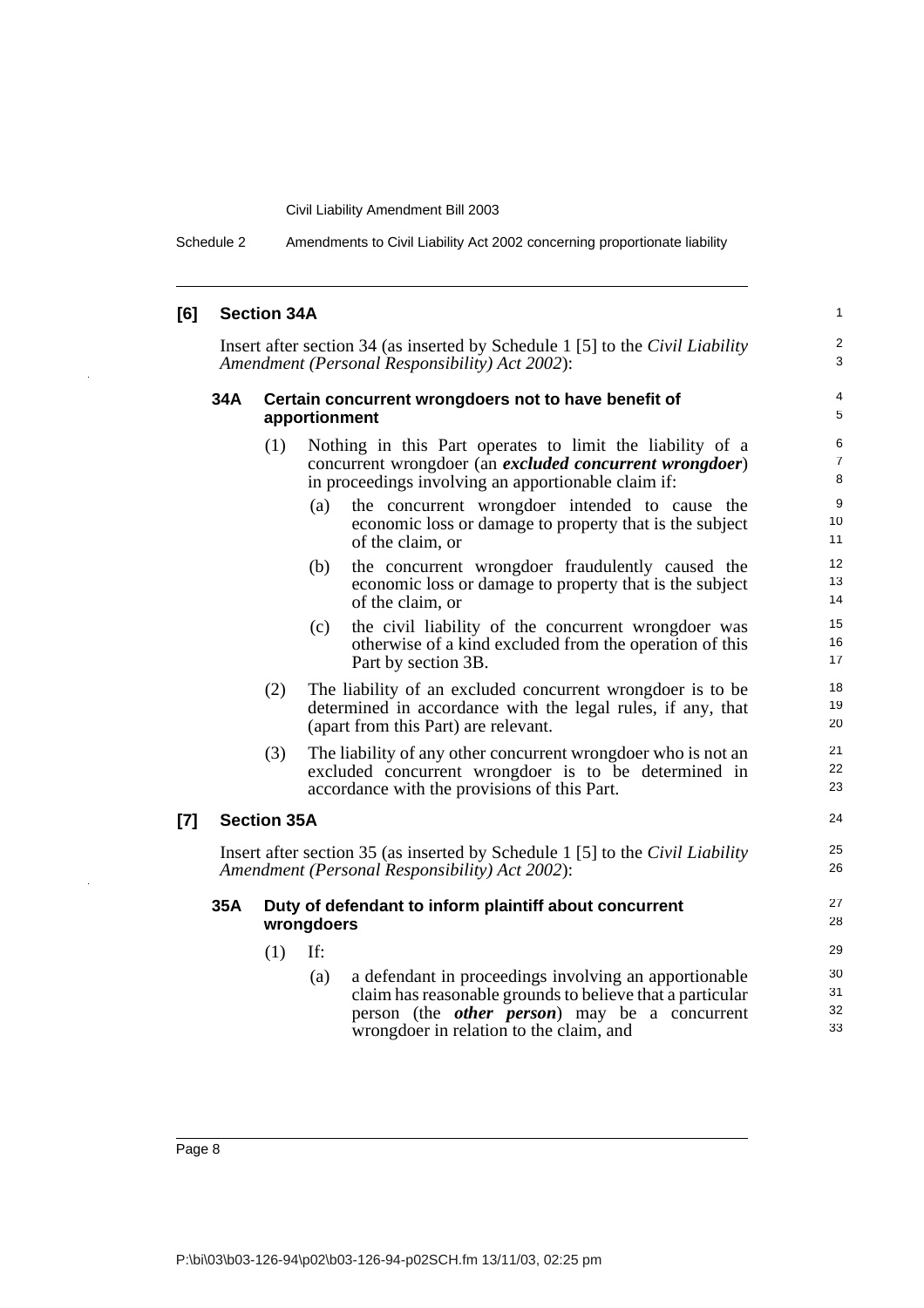Amendments to Civil Liability Act 2002 concerning proportionate liability Schedule 2

|     | (b)                                                            | the defendant fails to give the plaintiff, as soon as     | 1              |  |  |  |
|-----|----------------------------------------------------------------|-----------------------------------------------------------|----------------|--|--|--|
|     |                                                                | practicable, written notice of the information that the   | $\overline{2}$ |  |  |  |
|     |                                                                | defendant has about:                                      | 3              |  |  |  |
|     |                                                                | the identity of the other person, and<br>(i)              | $\overline{4}$ |  |  |  |
|     |                                                                | the circumstances that may make the other person<br>(ii)  | 5              |  |  |  |
|     |                                                                | a concurrent wrongdoer in relation to the claim,          | 6              |  |  |  |
|     |                                                                | and                                                       | $\overline{7}$ |  |  |  |
|     | (c)                                                            | the plaintiff unnecessarily incurs costs in the           | 8              |  |  |  |
|     |                                                                | proceedings because the plaintiff was not aware that the  | 9              |  |  |  |
|     |                                                                | other person may be a concurrent wrongdoer in relation    | 10             |  |  |  |
|     |                                                                | to the claim,                                             | 11             |  |  |  |
|     |                                                                | the court hearing the proceedings may order that the      | 12             |  |  |  |
|     |                                                                | defendant pay all or any of those costs of the plaintiff. | 13             |  |  |  |
| (2) | The court may order that the costs to be paid by the defendant |                                                           |                |  |  |  |
|     |                                                                | be assessed on an indemnity basis or otherwise.           | 15             |  |  |  |
|     |                                                                |                                                           |                |  |  |  |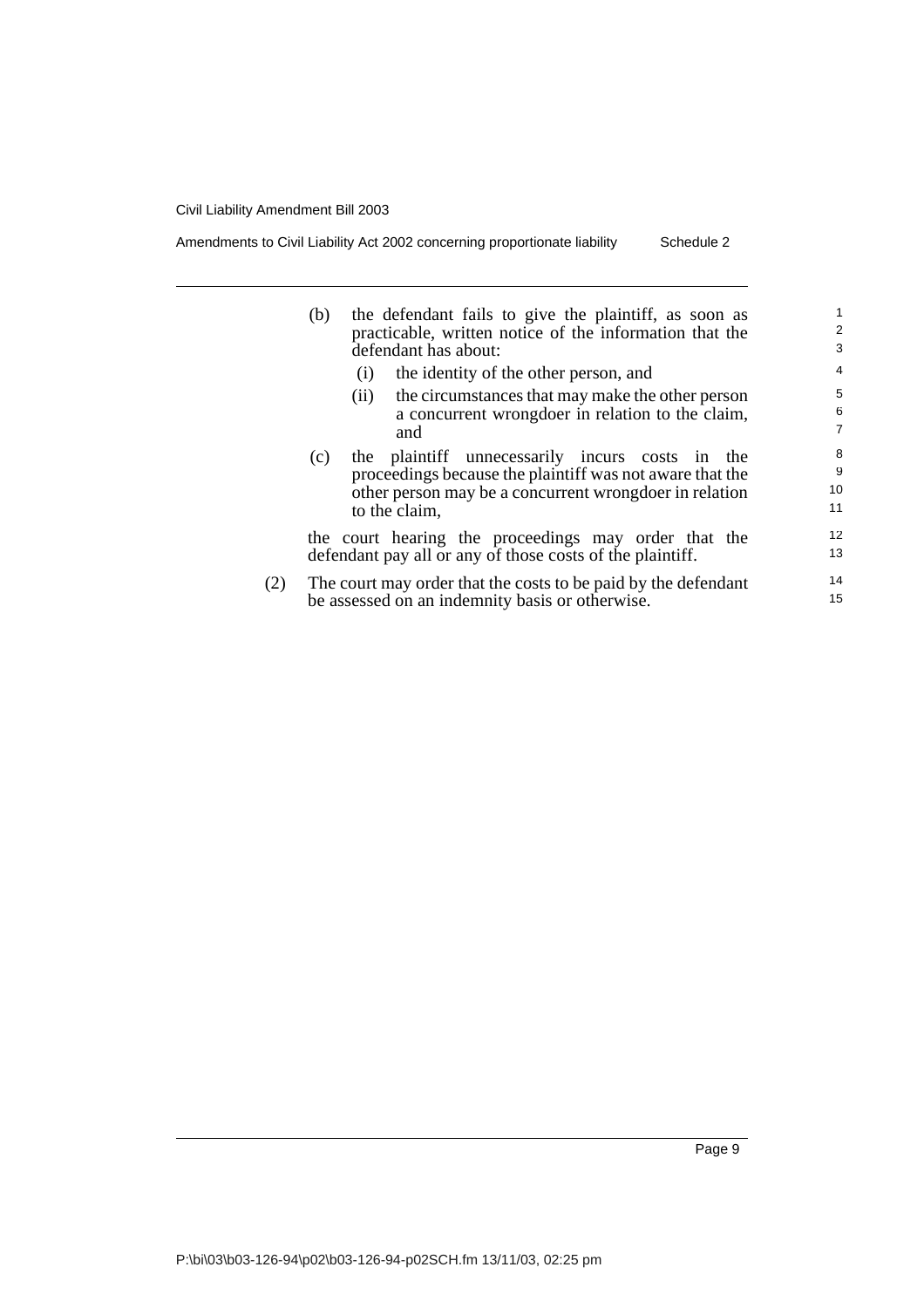Schedule 3 Other amendments to Civil Liability Act 2002

<span id="page-17-0"></span>

|       |                   | <b>Schedule 3 Other amendments to Civil Liability</b><br><b>Act 2002</b><br>(Section 3)                                                                                                       |
|-------|-------------------|-----------------------------------------------------------------------------------------------------------------------------------------------------------------------------------------------|
| $[1]$ | <b>Section 3C</b> |                                                                                                                                                                                               |
|       |                   | Insert after section 3B:                                                                                                                                                                      |
|       | 3C                | Act operates to exclude or limit vicarious liability                                                                                                                                          |
|       |                   | Any provision of this Act that excludes or limits the civil<br>liability of a person for a tort also operates to exclude or limit<br>the vicarious liability of another person for that tort. |
| $[2]$ |                   | Sections 42, 44 (1) and 45 (1)                                                                                                                                                                |
|       | occurring.        | Insert "for civil liability" before "to which this Part applies" wherever                                                                                                                     |
| [3]   |                   | Section 43 Proceedings against public or other authorities based<br>on breach of statutory duty                                                                                               |
|       | $43(1)$ .         | Omit "to which this Part applies that are based on an alleged" in section                                                                                                                     |
|       |                   | Insert instead "for civil liability to which this Part applies to the extent that<br>the liability is based on a".                                                                            |
| [4]   |                   | Section 44 When public or other authority not liable for failure to<br>exercise regulatory functions                                                                                          |
|       |                   | Omit "claim" and "claimant" from section 44 (1).                                                                                                                                              |
|       |                   | Insert instead "liability" and "plaintiff" respectively.                                                                                                                                      |
| [5]   |                   | <b>Schedule 1 Savings and transitional provisions</b>                                                                                                                                         |
|       |                   | Insert at the end of clause $1(1)$ :                                                                                                                                                          |
|       |                   | Civil Liability Amendment Act 2003                                                                                                                                                            |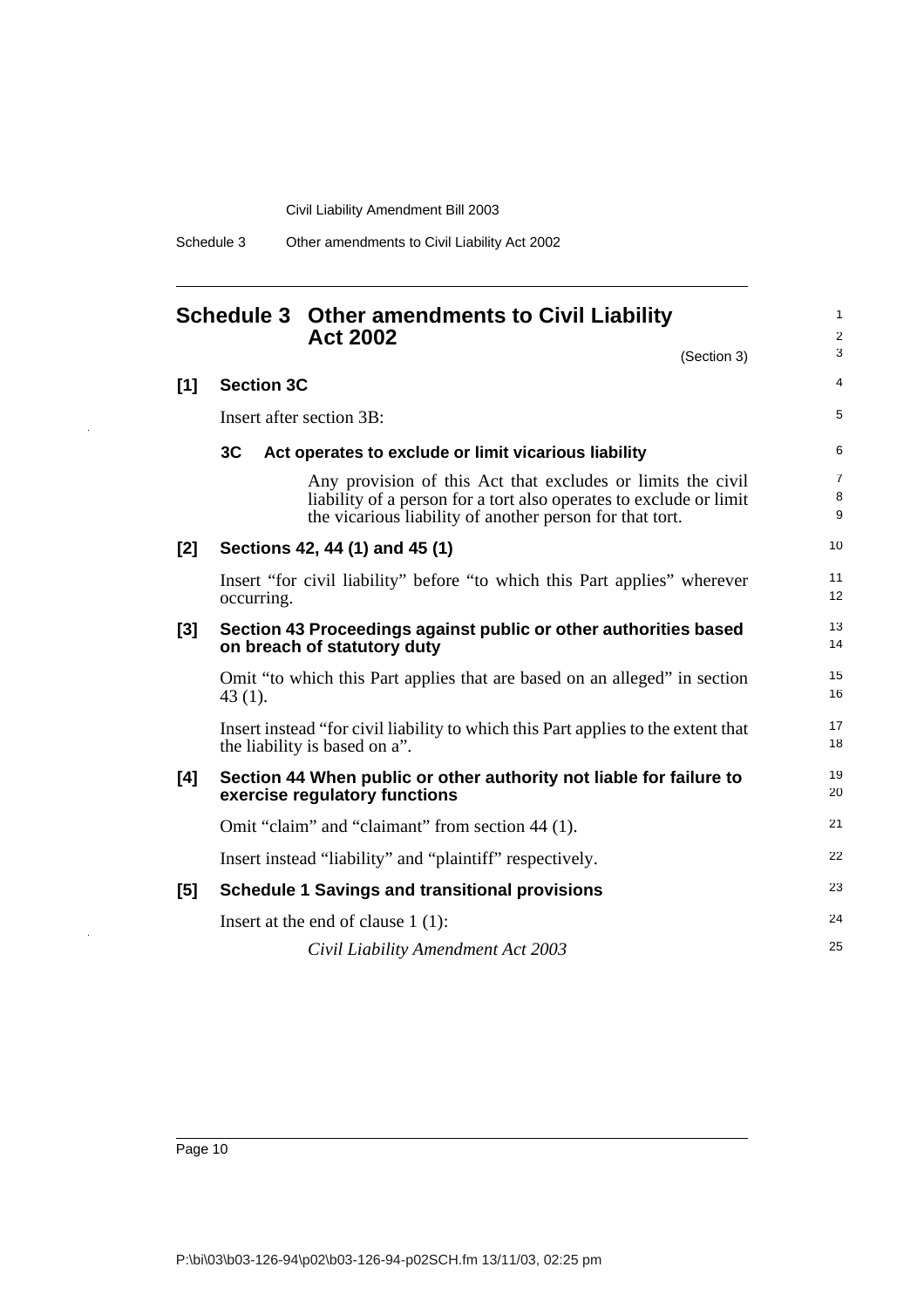Other amendments to Civil Liability Act 2002 Schedule 3

| [6] | Schedule 1, Part 4   |       |                                                                                                                                                            |                |  |
|-----|----------------------|-------|------------------------------------------------------------------------------------------------------------------------------------------------------------|----------------|--|
|     | Insert after Part 3: |       |                                                                                                                                                            |                |  |
|     | Part 4               |       | Provisions consequent on enactment of<br><b>Civil Liability Amendment Act 2003</b>                                                                         | 3<br>4         |  |
|     | 12                   |       | <b>Definition</b>                                                                                                                                          | 5              |  |
|     |                      |       | In this Part:                                                                                                                                              | 6              |  |
|     |                      |       | <b>amending Act</b> means the Civil Liability Amendment Act 2003.                                                                                          | $\overline{7}$ |  |
|     | 13                   |       | Application of amendments concerning proportionate liability                                                                                               | 8              |  |
|     |                      |       | Clause 6 (1) extends to Part 4 (as inserted by the Civil<br>Liability Amendment (Personal Responsibility) Act 2002 and<br>amended by the amending Act).    | 9<br>10<br>11  |  |
|     | 14                   | child | Application of amendments relating to damages for birth of                                                                                                 | 12<br>13       |  |
|     |                      | (1)   | Part 11 (as inserted by Schedule 1 [6] to the amending Act)<br>applies in relation to civil liability whether arising before or<br>after 13 November 2003. | 14<br>15<br>16 |  |
|     |                      | (2)   | However, Part 11 does not apply to proceedings commenced<br>in a court before 13 November 2003.                                                            | 17<br>18       |  |
|     | 15                   |       | Application of amendments concerning public and other<br>authorities, criminals and mentally ill persons                                                   | 19<br>20       |  |
|     |                      | (1)   | Parts 5 and 7 (as amended by the amending Act) apply in<br>relation to civil liability whether arising before or after 13<br>November 2003.                | 21<br>22<br>23 |  |
|     |                      | (2)   | Parts 5 and 7 (as so amended) also extend to proceedings<br>commenced before 13 November 2003.                                                             | 24<br>25       |  |
|     |                      | (3)   | However, subclause (2) does not operate:                                                                                                                   | 26             |  |
|     |                      |       | to apply Part 5 or 7 (as so amended) in respect of any<br>(a)<br>decision of a court made before the commencement of<br>this clause, or                    | 27<br>28<br>29 |  |
|     |                      |       | to apply Part 5 or 7 in relation to any proceedings to<br>(b)<br>which the Part did not apply immediately before the<br>commencement of this clause.       | 30<br>31<br>32 |  |